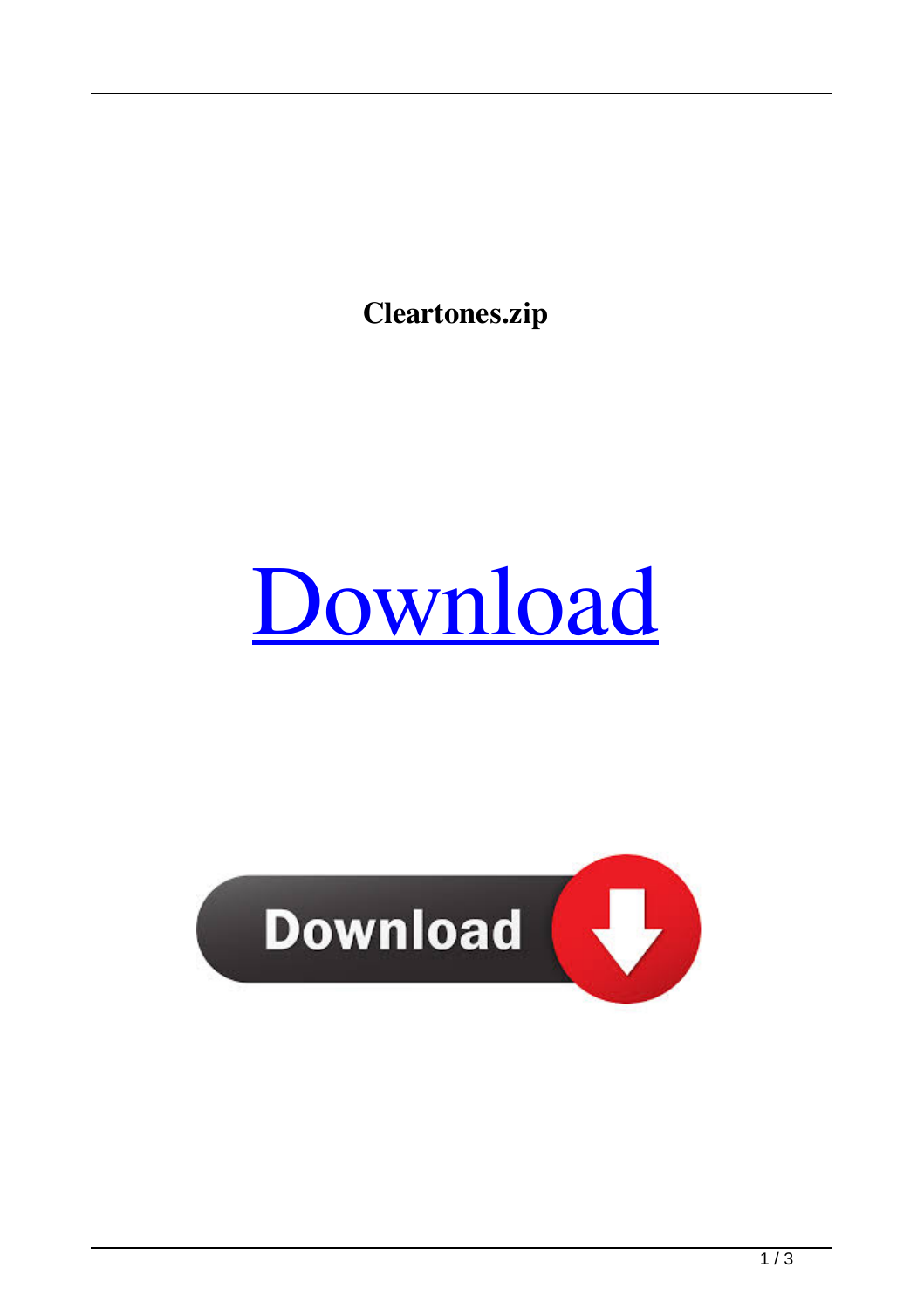com If the entry appears here, it means that the file or folder cannot be displayed due to its classification by the site administrator. This is a default feature and does not imply any negative comment. The file list viewer provides a search engine to find a file or folder in the directory. Use this feature to do a complete text search. To use this feature, type a keyword in the filter box at the top of the page, or go to the Advanced Search options (on the right side of the page) and select the Search Directory feature. This directory contains 4 element(s) totalling 6 MB in size. powered by pdirl - PHP Directory Listing.com The search feature will help you find files in your entire site. Simply type in the text you want to find, or enter a category or domain and the search will return only the results you are looking for. The file